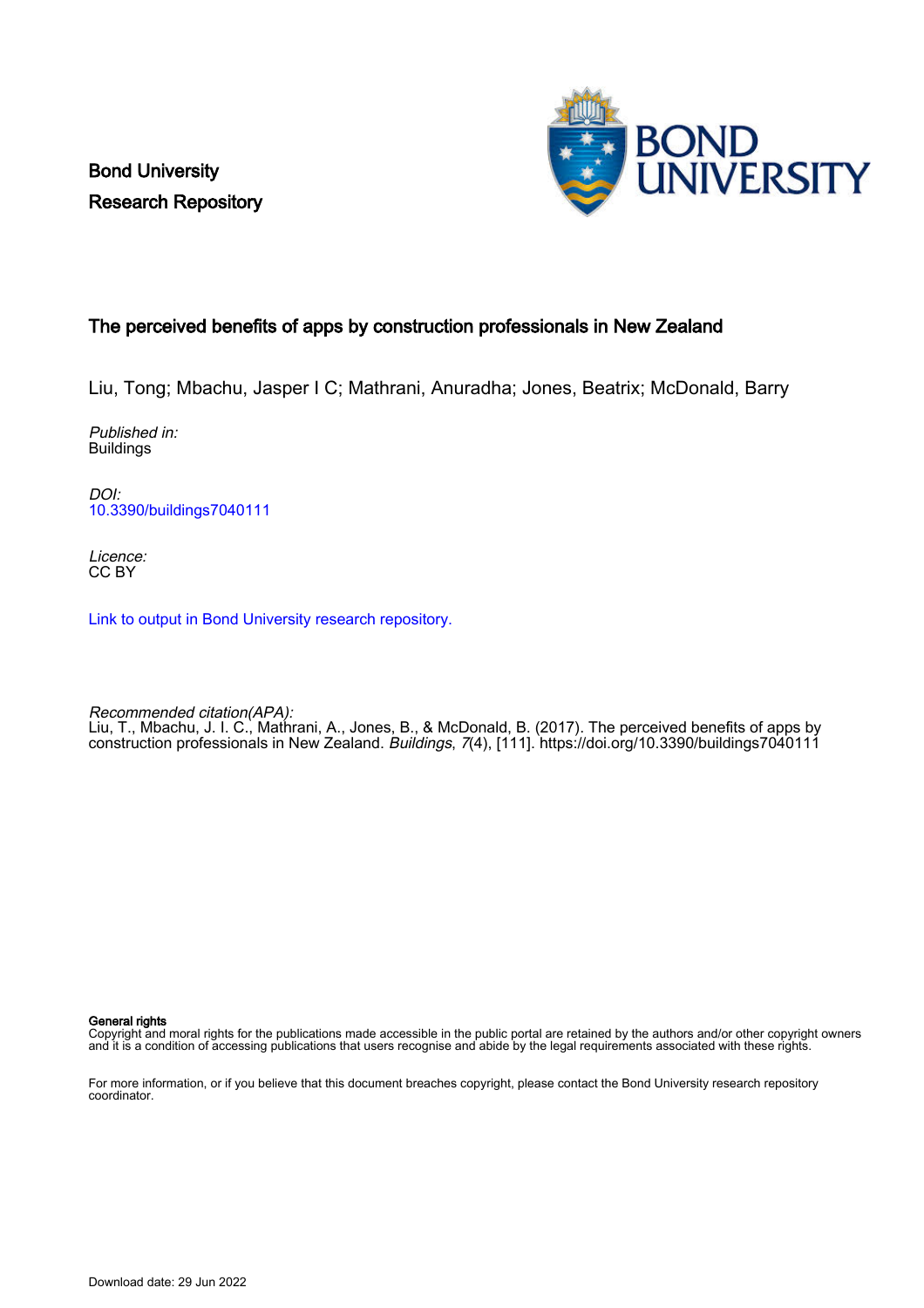

*Article*



# **The Perceived Benefits of Apps by Construction Professionals in New Zealand**

# **Tong Liu 1,\*, Jasper Mbachu <sup>2</sup> , Anuradha Mathrani <sup>1</sup> , Beatrix Jones <sup>1</sup> and Barry McDonald <sup>1</sup>**

- 1 Institute of Natural and Mathematical Sciences, Massey University, Albany, Auckland 0745, New Zealand; A.S.Mathrani@massey.ac.nz (A.M.); M.B.Jones@massey.ac.nz (B.J.); B.McDonald@massey.ac.nz (B.M.)
- <sup>2</sup> School of Engineering and Advanced Technology, Massey University, North Shore, Auckland 0745, New Zealand; J.I.Mbachu@massey.ac.nz
- **\*** Correspondence: t.liu@massey.ac.nz; Tel.: +64-9-213-6145

Received: 26 October 2017; Accepted: 27 November 2017; Published: 1 December 2017

**Abstract:** The construction sector is a key driver of economic growth in New Zealand; however, its productivity is still considered to be low. Prior research has suggested that information and communication technology (ICT) can help enhance efficiency and productivity. However, there is little research on the use of mobile technologies by New Zealand construction workforce. This paper reports findings of an exploratory study with the objective of examining the perceived benefits regarding uptake of apps in New Zealand construction sector. Using self-administered questionnaire survey, feedback was received from the major construction trade and professional organisations in New Zealand. Survey data was analyzed using descriptive, one-sample *t*-test, Spearman's rank correlation coefficient and structural equation modeling. Results showed that iPhone and Android phone currently dominate the smartphone market in New Zealand construction industry. The top three application areas are site photos, health and safety reporting and timekeeping. The benefits of mobile apps were widely confirmed by the construction professionals. The benefit of "better client relationship management and satisfaction" has substantial correlation with overall productivity improvement and best predictor of the overall productivity improvement. These findings provide a starting point for further research aimed at improving the uptake and full leveraging of mobile technologies to improve the dwindling productivity trend in New Zealand construction industry.

**Keywords:** construction industry; apps; mobile technology; productivity; smartphone

## **1. Introduction**

Mobile technology involving the use of hand-held devices such as smartphones and tablets has changed everyday lives and also pervaded into our professional lives. Previous studies [\[1–](#page-10-0)[3\]](#page-10-1) suggest that information and communication technology (ICT) could improve productivity. Professional work environments comprise of social, communal, technological, computational, managerial and governmental sides among others, since different levels of information related tasks are involved. Moreover, the construction professionals (CPs) workspaces are not confined to specific office locations. With CPs being on-the-move, mobile computing can offer them a quick, simple and easy-to-carry platform to help communicate relevant on-site information to other stakeholders situated in different locations. Moreover, mobile devices (e.g., smartphone, tablet) not only provide communication and computing functions but also provide image and video capturing capabilities which could be put to use for record keeping and documentation purposes. Construction industry related apps currently available in the market offer many functionalities ranging from simple calculations to detailed architectural renderings [\[4\]](#page-10-2). It is estimated that there may be nearly 13,000 construction related development and design apps presently in the market [\[5\]](#page-10-3). Yet the attitude of uptake of such apps by construction industry in New Zealand is unknown. The aim of this study is to examine the types of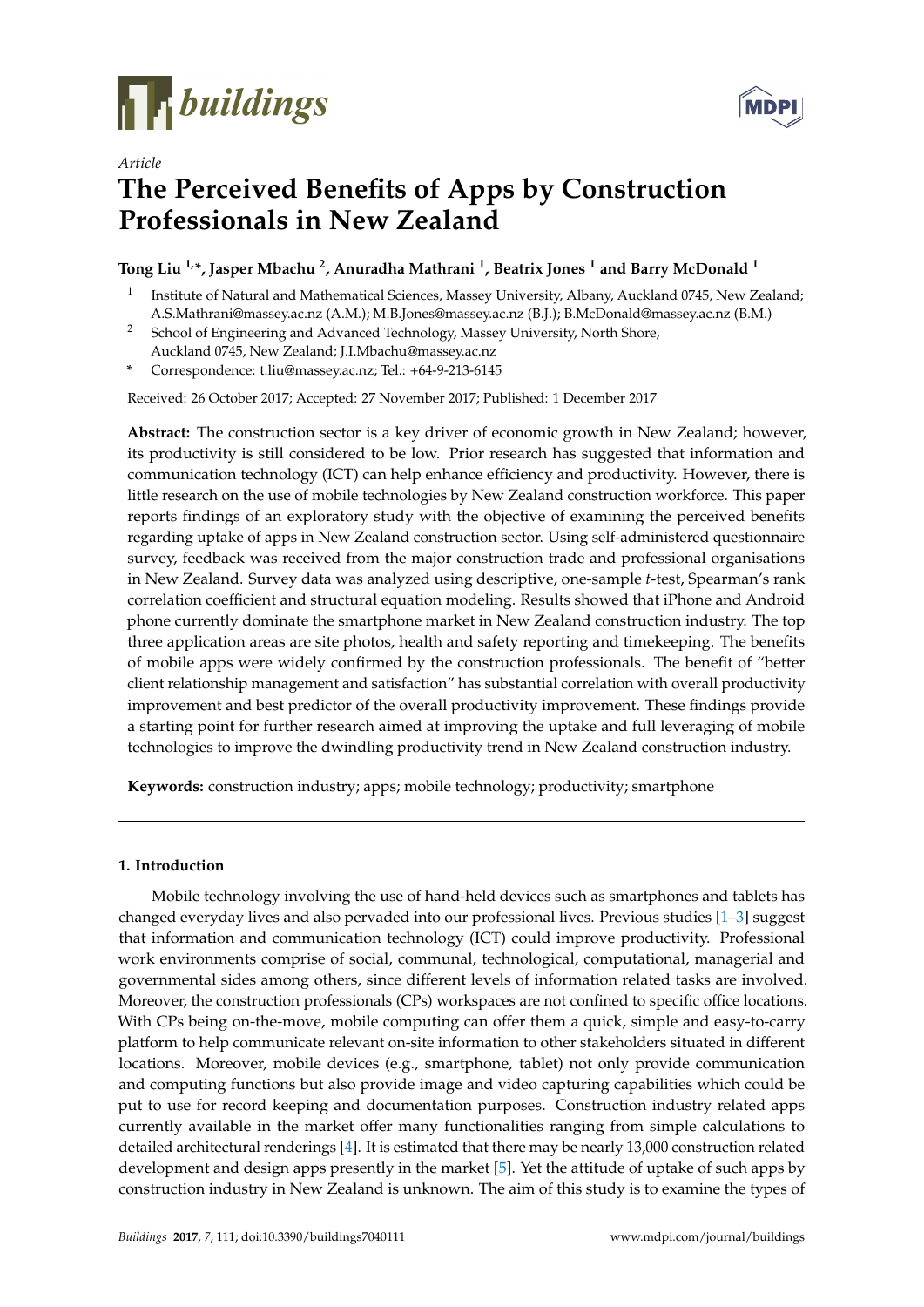phone, application areas and perceived benefits of the uptake apps in the New Zealand construction sector. The construction industry operates in a traditional brick and mortar space involving hardware fittings, heavy machinery, work-bench tools and physical implements. The use of mobile technology in construction professionals' work environments is unknown. An exploratory study has thus been conducted to investigate this problem. The next sections discuss relevant literature, including an overview of the New Zealand construction sector and existing mobile technologies. Subsequently discussions are focused on the research method adopted. The findings of the study are discussed in relation to the research objectives.

## **2. Literature Review**

The construction sector is a key driver of economic growth in New Zealand with annual revenues of \$30 billion plus. Currently it is one of the largest sectors in the New Zealand economy employing 194,000 people; that is, one in 12 jobs are probably in construction [\[6\]](#page-10-4). Unfortunately productivity within construction industry is low compared to other economic sectors such as agriculture, forestry manufacturing and service industry [\[7\]](#page-10-5). Productivity performance trend of the construction industry has been flat-lining since 2004; it has dragged down New Zealand's aggregate productivity growth performance [\[8\]](#page-10-6). As a result, the New Zealand government has identified productivity growth as a priority [\[6\]](#page-10-4). The term "productivity" expresses the association between outputs and inputs [\[9\]](#page-10-7). Productivity is a measurement of outputs relative to inputs of resources. Generally, productivity refers to the efficiency with which people or firms convert productive resources such as labour and capital into outputs of goods and services [\[8\]](#page-10-6). There are three measures of productivity from an economy aspect: Labour productivity, Capital productivity and Multi-factor productivity [\[7\]](#page-10-5).

$$
Labour Productivity = \frac{Production}{Labour Units}
$$
 (1)

$$
Capital Productivity = \frac{Production}{Capital Units}
$$
 (2)

$$
Multi-Factor Productivity(MFP) = \frac{Production}{(Capital Units + Laboratory Units)}
$$
\n(3)

If we produce more or better goods from the same resources, we increase productivity. Or if we produce the same goods from lesser resources, we also increase productivity. By "resources", we mean all human and physical resources, i.e., the people who produce the goods or provide the services, and the assets with which professionals can produce the goods or provide the services [\[10\]](#page-10-8). So improvements in productivity could be interpreted as allowing a given quantity of output to be produced using fewer resources or more and better output to be produced from the same resource base [\[8\]](#page-10-6). In other words, high productivity is the intensive and/or efficient use of scarce resources converting input into output, which leads to more profit [\[11\]](#page-10-9).

The mobile operating system determines the functions and features available on smartphone. It governs the user interface and provides access to the applications and files stored on the device. For the purpose of this research, a smartphone type is defined by the mobile operating system running on the smartphone. According to the IDC smartphone OS market share research, Android captured 85% of worldwide smartphone market while iOS occupied 14.7% worldwide smartphone market in the first quarter of 2017 [\[12\]](#page-10-10) .

- Android phone: running Google's Android mobile operating system (Android)
- iPhone: running Apple's iPhone operating system (iOS)
- Windows phone: running Microsoft's Windows mobile operating system (Windows)
- BlackBerry: running BlackBerry operating system developed by Research In Motion

Smartphone can provide more opportunities for faster data collection and exchange, and improve workflow efficiency [\[13\]](#page-10-11). Smartphones can increase productivity by reducing the time spent on many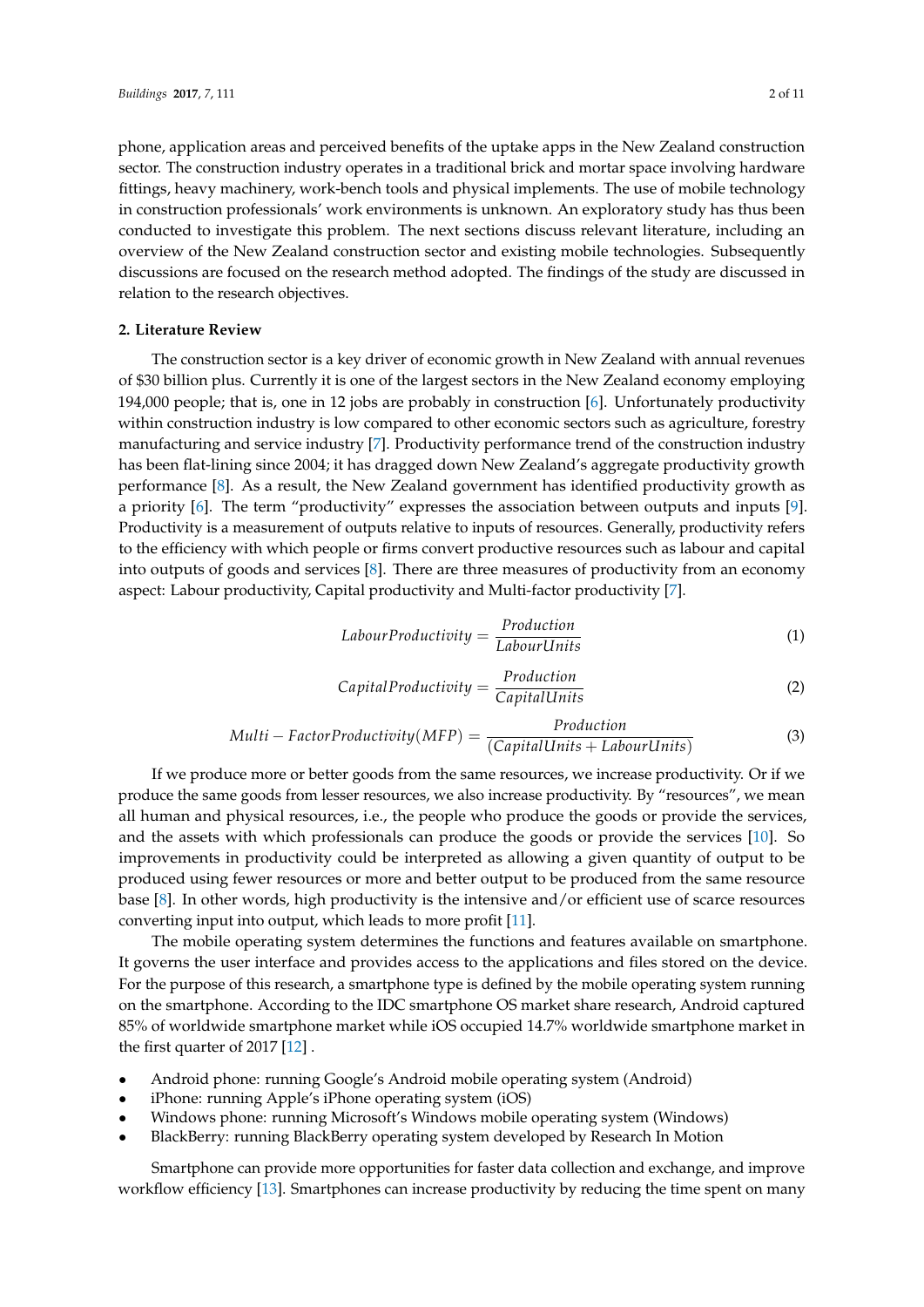related support functions [\[2\]](#page-10-12). The available smartphone apps in construction sector range from project management, calculators, safety, integrated construction cost and accounting, construction site operations, computer aided design, 2D and 3D designs and drawings, estimating, and building information modelling (BIM) [\[1\]](#page-10-0). These apps have been developed for the purposes of increasing productivity and efficiency and for managing workflow.

Despite increasing proliferation of apps within the construction industry, little information is available on the perceptions of the CPs on the value of the apps [\[14\]](#page-10-13). Previous studies in the construction ICTs have focused on areas such as BIM for managing essentials of building design and project data throughout the building's life-cycle [\[15,](#page-10-14)[16\]](#page-10-15), information management at construction sites [\[17\]](#page-10-16), data visualization and CAD [\[18\]](#page-10-17), security and safety infrastructure for wireless networks [\[19\]](#page-11-0), construction defect management [\[20\]](#page-11-1), Enterprise resource planning (ERP) in improving the effectiveness of UK construction industry [\[21\]](#page-11-2), construction activity monitoring system [\[22\]](#page-11-3), and overall use of apps/ICT in the construction industry [\[23](#page-11-4)[,24\]](#page-11-5). Hence there is the need to explore the perspectives of New Zealand CPs who are the real hands-on people working on construction industry. Research conducted on USA job sites found that the mobile solutions have impact on quality, subcontractor management, site coordination, safety, productivity, material procurement, project duration, and budget [\[25\]](#page-11-6). Bedard [\[26\]](#page-11-7), director of Global Enterprise Data Solutions and Verizon Enterprise Solutions, suggests mobile technologies can help all phases of the construction process to work seamlessly and keeping costs under control. The claimed benefits of using apps in construction industry are listed in in Table [1:](#page-3-0)

#### **Table 1.** Benefits of Using Apps

<span id="page-3-0"></span>

| <b>Benefits of Using Apps.</b>                                                                                                                          | Reference       |
|---------------------------------------------------------------------------------------------------------------------------------------------------------|-----------------|
| More efficient management of checklists, documentation and sign-offs                                                                                    | [25, 27, 28]    |
| More accurate customer invoicing and real time tracking for prompt payments                                                                             | [25, 28]        |
| More efficient employee or subcontractor timesheet management,<br>greater visibility into workforce productivity, performance monitoring and evaluation | [25, 28, 29]    |
| Ability to more accurately and efficiently price and track change orders                                                                                | $[2, 27 - 29]$  |
| Greatly reduce liability and risks through accurate and prompt compliance reporting                                                                     | $[25, 27 - 29]$ |
| Greatly improve efficiency and accuracy of site inspections and reporting                                                                               | $[25, 27 - 29]$ |
| Better client relationship management and satisfaction                                                                                                  | [25, 30]        |

On the basis of insights gained from the literature [\[13\]](#page-10-11), we propose that productivity and profit margin could be improved, if apps could achieve these benefits listed in Table [1.](#page-3-0)

# **3. Research Questions and Survey Methods Used**

The key questions driving the research are as follows:

- What are the types of smartphone used in New Zealand construction industry?
- What are the application areas the apps used in New Zealand construction industry?
- What are the perceived benefits of the use of apps in New Zealand construction industry?
- Which of the perceived benefits of the apps is the best predictor of the overall productivity improvement in New Zealand construction industry?

Answers to the above research questions are not known. To provide answers to the research questions, two stages of descriptive survey method were carried out. In the first stage an exploratory survey method was adopted to explore the key constructs embodied in the research questions. The choice of this research method was justified on two grounds. Firstly, exploratory surveys are suitable for research where the aim is to generate constructs or theories which will be validated in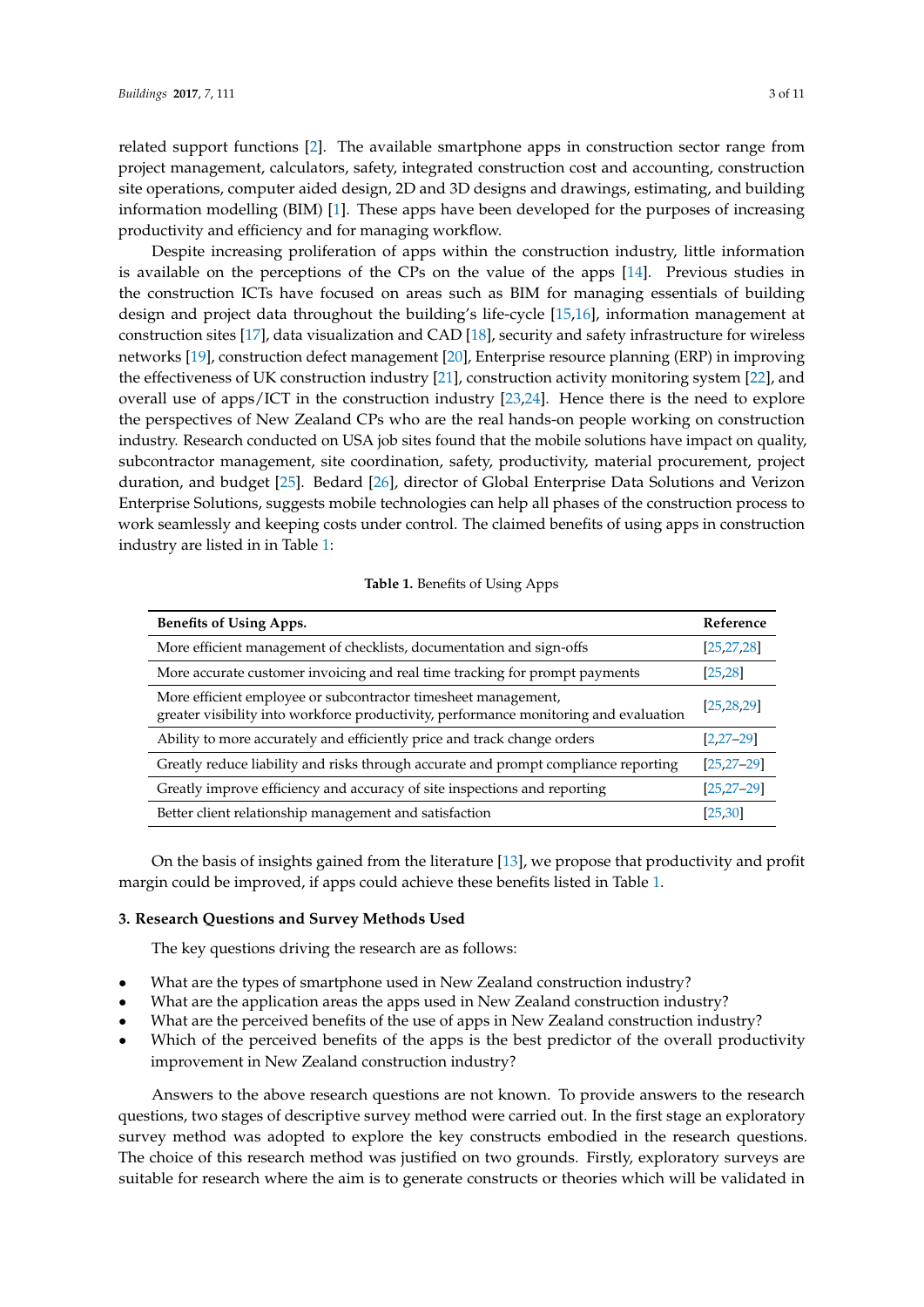future quantitative research [\[31\]](#page-11-12). Secondly, the method is suitable for empirical data that are qualitative in nature and for which scale of measurement is ordinal [\[32\]](#page-11-13). Therefore the qualitative components of the empirical data for the research were obtained through in-depth interviews conducted with 14 members of the New Zealand Registered Master Builders (RMB)—the study sampling frame that represents the majority of the construction professionals in New Zealand. RMB has over three thousand members. The convenience sample of 14 members was in line with the exploratory nature of the study—i.e., to explore social phenomenon as against quantitative experimentation. While the sample size used was small, the interview-based in-depth qualitative exploration of the answers to the research questions provided rich insights on CPs' views regarding use of apps in the construction sector. In the second stage of data gathering, questionnaire was designed based on feedback from the in depth interviews. The interview data were supplemented with insights gained from previous related research studies [\[24,](#page-11-5)[25\]](#page-11-6). Rather than basing the required number of survey participants on the representative minimum sample size, this study adopted census survey of all members in each sampling frame. This is also due to the fact that most trade and professional organisations are reluctant to provide contact information of their members due to privacy reasons. Use of census survey also gives all subjects within the sampling frame equal opportunity to participate and hence minimize response bias. The questionnaire was hosted online and a link was provided in emails requests to all the members that comprised each sampling frame via the circulars issued by their organizational secretariats. Prior to administering the questionnaire to the study sampling frames, it was pre-tested by 8 industry professionals. The pre-test detected problems in the wording of some questions. These were rephrased for clarity and relevance with a view to improving its ability to generate good responses. A specific format of survey was followed which began with a brief description of the aims and objectives of the study and the benefits for participating in the research. The questionnaire was divided into two sections. The first section was used to collect data about the respondents' perceptions of the benefits of the use of apps in the New Zealand construction industry. Those survey questions were ranked using the Likert scale from largest (5-strongly agree) to smallest (1-strongly disagree): degree of agreement and disagreement. The data thus collected from Likert scale is ordinal, as it refers to ranked data. The second section of the questionnaire was for demographics. Information gathered included the respondents' experience, status in the company and focused areas of practice. The questionnaire was designed with questions that the construction professional would understand easily and complete within no more than 20 min. The construction professionals were assured that we would maintain their confidentiality and anonymity and only the researchers had access to their survey responses. The questionnaire was hosted online and links were provided in emails sent to all the members of the New Zealand Registered Master Builders (RMB), Licensed Building Practitioners (LBP), New Zealand Institute of Building (NZIOB) and New Zealand Institute of Architects (NZIA) by their organizational secretariats. In total 228 responses were received. Although the number of surveyed may seem small, all the members of those construction affiliations were given the chance to reply.

#### **4. Data Analysis Methods**

Second stage data has next been analysed using these statistical methods, namely, descriptive statistics method, One-Sample *t*-test, Spearman's rank correlation coefficient (Spearman Rho) and Structural Equation Modelling.

#### *4.1. Descriptive Statistics*

The descriptive statistics provide simple summaries about the smartphone types and seven application areas identified from literature review and the first stage in-depth interviews.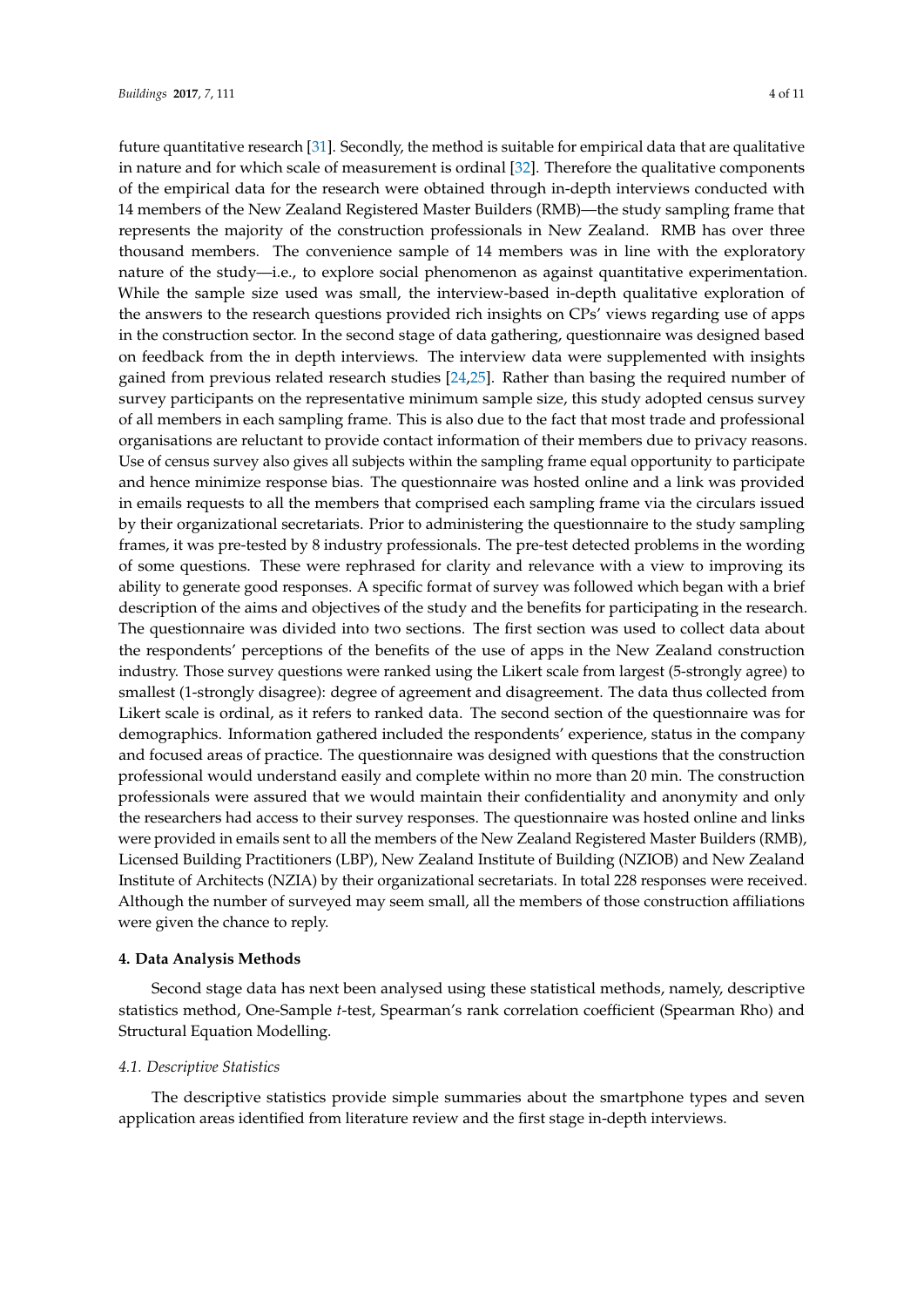#### *4.2. One-Sample T-Test*

The one sample *t*-test is used to determine whether a sample of observations was generated by a process with a specific mean. There are two kinds of hypotheses for a one sample *t*-test, the null hypothesis and the alternative hypothesis [\[33\]](#page-11-14). The null hypothesis assumes that no difference exists between the true mean and the comparison value whereas the alternative hypothesis assumes that some difference exists. The purpose of the one sample *t*-test is to determine if the null hypothesis should be rejected, given the sample data. The seven benefits identifies from literature review also identifies from the first stage in-depth interviews conducted with 14 members of RMB. We next decided to adopt a critical stance during the second stage of the study. We questioned whether the first-stage interviewees made obvious statements or whether these benefits were actually perceived by the construction workforce. Accordingly, to test the views of CPs towards the perceived benefits which apps might provide, we set up 7 null hypothesis by stating "neither agree nor disagree" to all the perceived benefits.

#### *4.3. Overall Productivity Improvement and Perceived Benefits: Spearman's Rank Correlation Coefficient*

According to New Zealand Centre for Advanced Engineering [\[34\]](#page-11-15) and Construction Best Practice Programme [\[35\]](#page-11-16), the important factors affecting productivity are time, cost, quality, client satisfaction, change orders, business performance and health and safety. This suggests the following corresponding hypotheses:

- "More efficient management of checklists, documentation and sign-offs" of smartphone apps' benefits have positive influence on "Overall improvement in productivity and profit margin on the job"
- "Greatly improve efficiency and accuracy of site inspections and reporting" of smartphone apps' benefits have positive influence on "Overall improvement in productivity and profit margin on the job"
- "Better client relationship management and satisfaction" of smartphone apps' benefits have positive influence on "Overall improvement in productivity and profit margin on the job"
- "More efficient employee or subcontractor timesheet management, greater visibility into workforce productivity, performance monitoring and evaluation" of smartphone apps' benefits have positive influence on "Overall improvement in productivity and profit margin on the job"
- "Greatly reduce liability and risks through accurate and prompt compliance reporting" of smartphone apps' benefits have positive influence on "Overall improvement in productivity and profit margin on the job"
- "Ability to more accurately and efficiently price and track change orders" of smartphone apps' benefits have positive influence on "Overall improvement in productivity and profit margin on the job"
- "More accurate customer invoicing and real time tracking for prompt payments" of smartphone apps' benefits have positive influence on "Overall improvement in productivity and profit margin on the job"

To check the relationship between listed benefits and the overall improvement in productivity and profit, Spearman's correlation coefficient (Spearman Rho) method (*γ*s) method was used to analyse any relationship between the two diverse data sets.

#### *4.4. Structural Equation Modelling*

Structural equation modelling (SEM) is a statistical modelling technique. SEM often involves a certain exploratory element. According to Hair et al. [\[36\]](#page-11-17), SEM has the ability to (1) estimate multiple and interrelated dependence relationships; (2) represent unobserved concepts in these relationships and (3) define a model explaining an entire set of relationships. The analysis of moment of structures (AMOS) is statistical software, which is specially used for structural equation modeling, path analysis,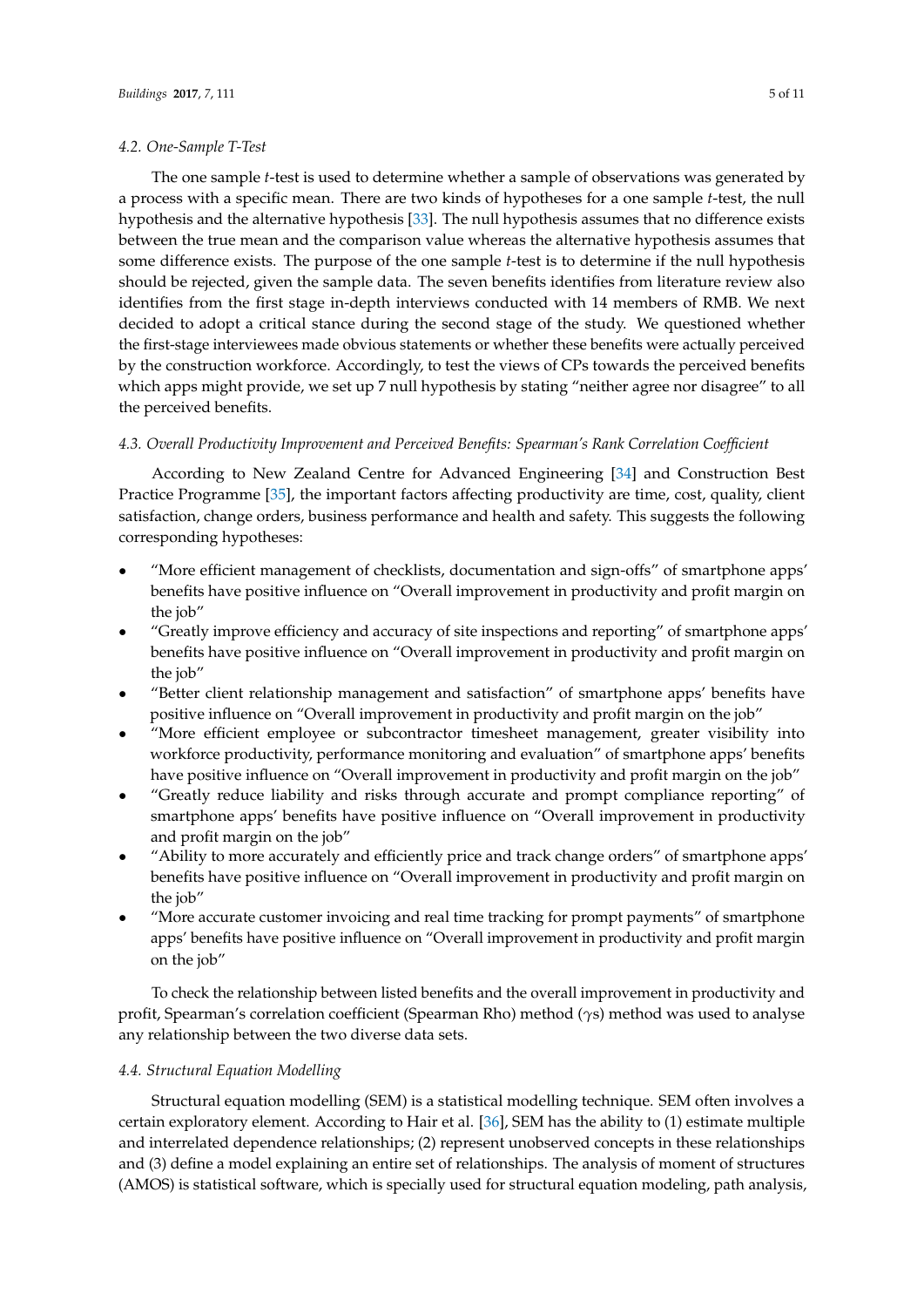and confirmatory factor analysis. AMOS performs the computations for SEM and displays the results. Because of these advantages, AMOS-based SEM has been applied in this study to explore and validate causal relationships between perceived benefits of mobile apps and its perceived contribution to productivity improvement in the New Zealand construction industry. After Spearman Rho tests, the conceptual model of listed benefits and the overall improvement in productivity is developed as shown in Figure [1.](#page-6-0) Each arrow will contain a specific weight of relationship after the SEM applied.

<span id="page-6-0"></span>

**Figure 1.** Conceptual Model: Benefits of Apps and Overall Productivity Improvement

#### **5. Results and Discussion**

This section presents the results of the questionnaire survey. Among the 228 responses, 130 respondents actually completed the status and experience questions. Of these 56.92% of the responses were in the higher tier of management having roles such as CEO or director in their company, while 30% were project, construction or site manager. Further, about 86.67% of the participants had more than 5 years of work experience in the construction industry while 49.63% of the participants had more than 21 years of work experience in the construction industry. The surveyed participants worked in business areas such as general contracting, project management, earthworks and civils, architect, consultancy, design, joinery and sub construction across differing functional areas (carpentry, roofing, painting, plasterboard linings, concreting, glazing, plumbing, drainage, gas fitting, mechanical, heating air conditioning and ventilation, electrical and tiling).

#### *5.1. Mobile Devices Used in the Construction Industry*

Among the 228 responses, 227 respondents completed the question asking if they use mobile technologies. Majority of the respondents (i.e., 209 or 92%) use mobile technologies. 14 respondents (6.17%) said they did not use mobile technologies while 4 respondents (1.76%) stated that they have no idea about mobile technologies. Among the 228 responses, 141 respondents actually answered the question about mobile devices they or their company use. They can choose more than one devices. iPhone and Android phone are most popular devices in New Zealand construction industry. The results are shown in Table [2.](#page-7-0)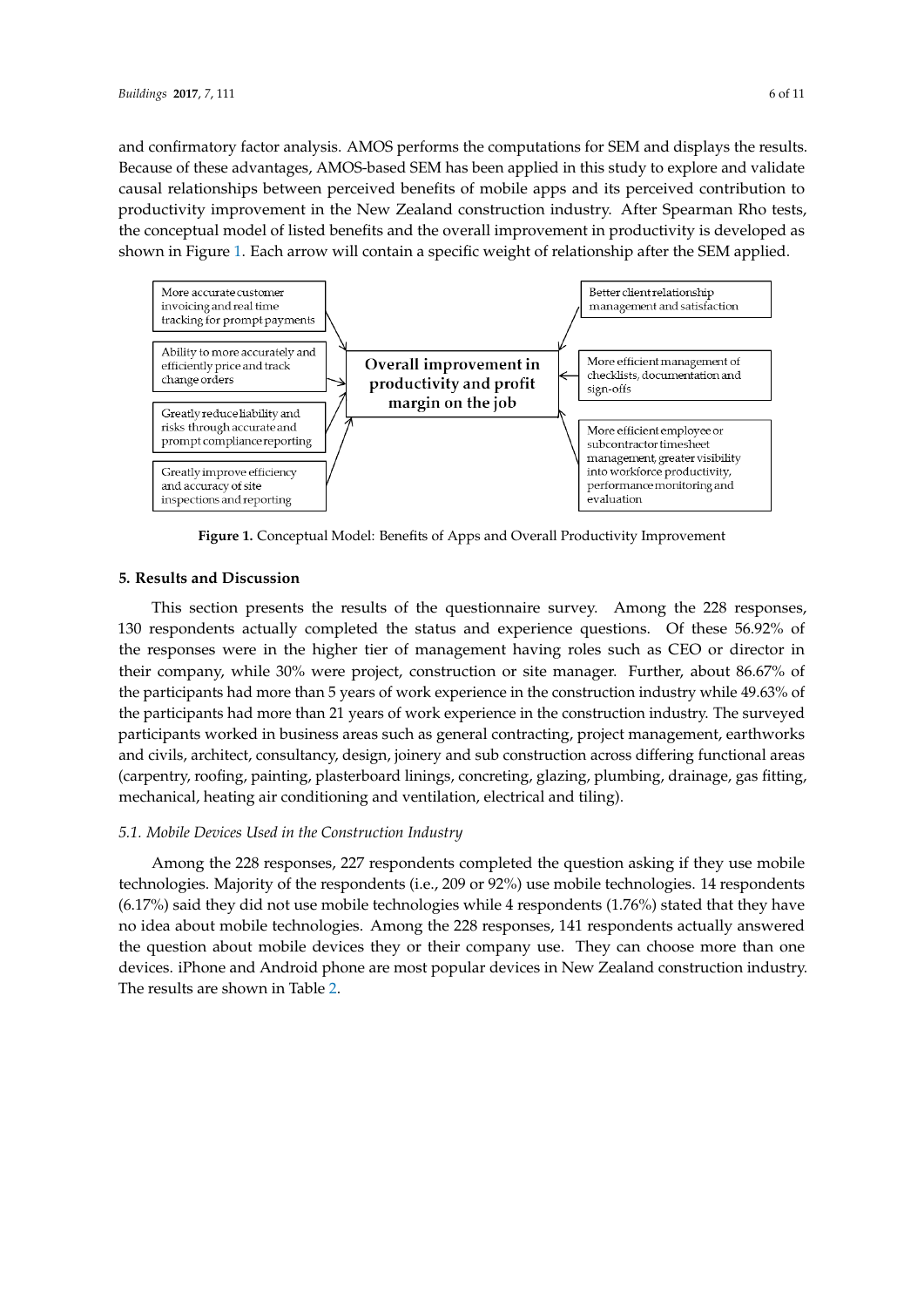| <b>Response Count</b> | <b>Response Percentage</b> |
|-----------------------|----------------------------|
| 105                   | 74.47%                     |
| 56                    | 39.72%                     |
| 70                    | 49.65%                     |
| 30                    | 21.28%                     |
| 23                    | 16.31%                     |
| 7                     | 4.96%                      |
| 3                     | 2.13%                      |
| 2                     | 1.42%                      |
|                       | 0.71%                      |
|                       |                            |

<span id="page-7-0"></span>**Table 2.** Mobile Devices Used in New Zealand Construction Industry.

#### *5.2. Areas of Apps Use in the Construction Industry*

<span id="page-7-1"></span>Among the 228 responses, 139 respondents completed the question about the areas of apps use. Survey results indicated that the respondents were using mobile solutions for multiple application areas as shown in Table [3.](#page-7-1) The top five applications are site photos (94.24%), Health and Safety reporting (37.41%), Timekeeping (34.53%), RFI's (30.22%) and Progress Tracking (29.50%).

**Table 3.** Application Areas Used for New Zealand Construction Industry.

| <b>Devices</b>            | <b>Response Count</b> | <b>Response Percentage</b> |  |  |
|---------------------------|-----------------------|----------------------------|--|--|
| Site Photos               | 131                   | 94.24%                     |  |  |
| Health & Safety Reporting | 52                    | 37.41%                     |  |  |
| Timekeeping               | 48                    | 34.53%                     |  |  |
| RFI's                     | 42                    | $30.22\%$                  |  |  |
| Progress Tracking         | 41                    | 29.50%                     |  |  |
| Change Orders             | 24                    | $17.27\%$                  |  |  |
| Communication             | 19                    | 13.67%                     |  |  |
| Punch List                | 14                    | 10.07%                     |  |  |

#### *5.3. Perceived Benefits of App Use*

Among the 228 responses, 138 respondents completed the question about the benefits of apps. The questionnaire listed potential benefits offered by smartphone apps and respondents were asked to rank their agreement or disagreement over a 5 point Likert scale: 5 = "strongly agree";  $4 =$  "agree";  $3 =$  "neither agree nor disagree";  $2 =$  "disagree" and  $1 =$  "strongly disagree". In relation to the hypotheses, we tested if the means of responses for the benefits of mobile technology were within the average value. Table [4](#page-8-0) shows that the *p*-values of the mean ratings are less than the critical alpha value of 0.01 in each case. The critical alpha value <0.01 implies that there is only less than 1% chance that the null hypothesis was in fact true. Therefore there was no statistical basis for accepting the null hypothesis that the people neither agree nor disagree that mobile technology can bring benefits.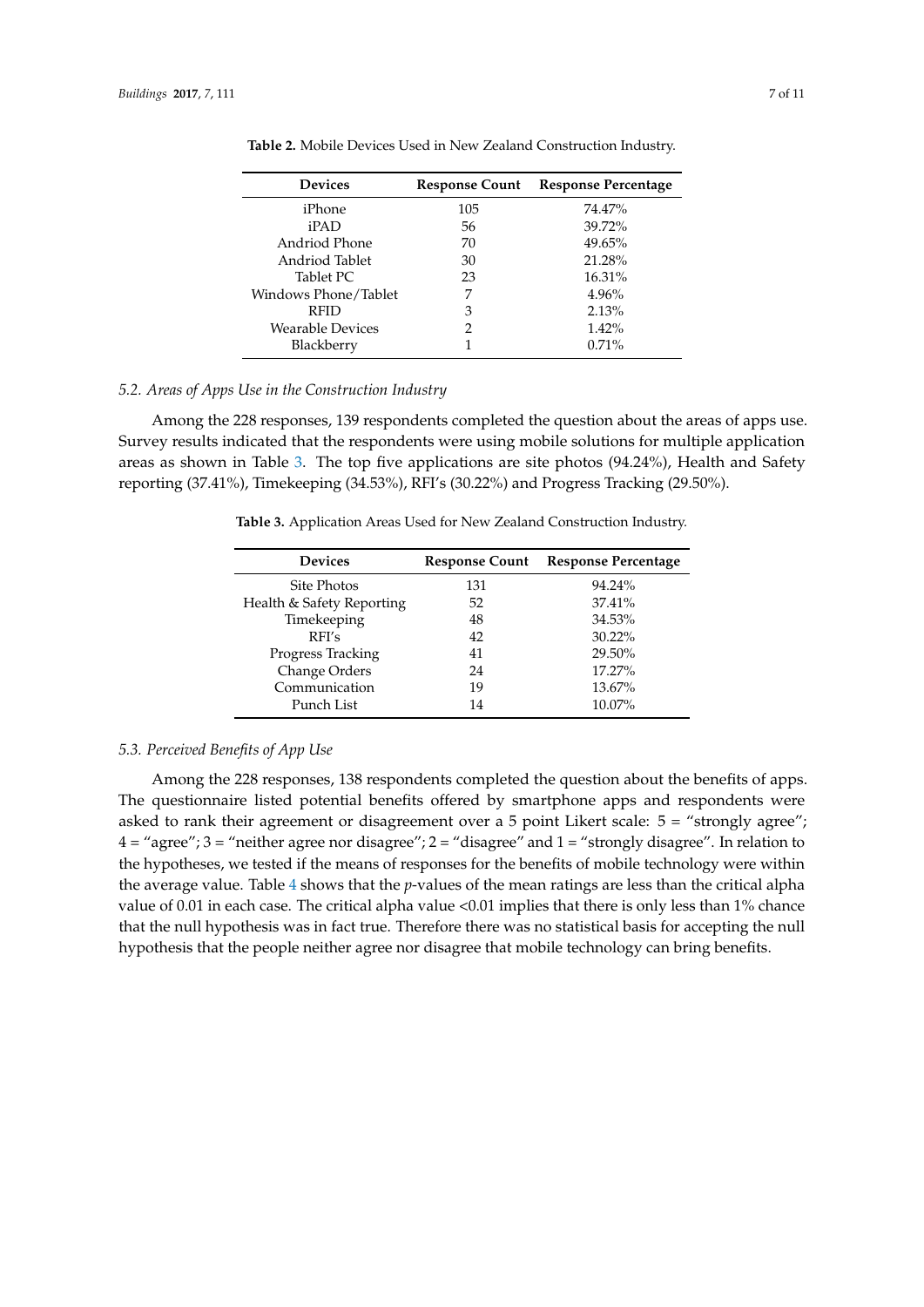<span id="page-8-0"></span>

| Benefits of the Use of Mobile Technology                                                                                                                | <b>Mean Rating</b> | <i>p</i> -Value |
|---------------------------------------------------------------------------------------------------------------------------------------------------------|--------------------|-----------------|
| More efficient management of checklists, documentation and sign-offs                                                                                    | 3.797              | 0.000           |
| Greatly improve efficiency and accuracy of site inspections and reporting                                                                               | 3.6719             | 0.000           |
| Better client relationship management and satisfaction                                                                                                  | 3.6535             | 0.000           |
| More efficient employee or subcontractor timesheet management,<br>greater visibility into workforce productivity, performance monitoring and evaluation | 3.5385             | 0.000           |
| Greatly reduce liability and risks through accurate and prompt compliance reporting                                                                     | 3.5159             | 0.000           |
| Ability to more accurately and efficiently price and track change orders                                                                                | 3.5078             | 0.000           |
| More accurate customer invoicing and real time tracking for prompt payments                                                                             | 3.5039             | 0.000           |

**Table 4.** Perceived Benefits of The Use Of Mobile Technology in Construction.

Based on the results, all the mean values are greater than 3, we could conclude on above seven perceptions of respondents in relation to benefits from the use of mobile apps in construction.

Perceived Benefits Towards Overall Productivity

As a second measure of consistency check, we examined the causal relationship between the perceived benefits of the technology and the overall improvement in productivity and profit that could be achieved by its use. Spearman's correlation coefficient (*γ*s) method was used to analyse the significance of the relationship between the two diverse data sets. Relationships are first described as positive or negative, and then ranked in the following order: perfect ( $\gamma = 1$ ), strong ( $\gamma = 0.7$ ), substantial (*γ* >= 0.5), moderate (*γ* >= 0.3), weak (*γ* >= 0.1) or none (*γ* >= 0.0) [\[37](#page-11-18)[,38\]](#page-11-19)

It was found that all the perceived benefits of using mobile technology has positive relationship with overall productivity improvement while "better client relationship management and satisfaction" has substantial correlation with using mobile technology to ensuring overall improvement in productivity and profit as shown in Table [5.](#page-8-1)

<span id="page-8-1"></span>

| <b>Benefits of the Use of Mobile Technology</b>                                                                                                            | <b>Correlation Coefficient</b>      |
|------------------------------------------------------------------------------------------------------------------------------------------------------------|-------------------------------------|
| More efficient management of checklists,<br>documentation and sign-offs                                                                                    | +moderate ( $\gamma s = 0.467$ )    |
| More accurate customer invoicing and real time<br>tracking for prompt payments                                                                             | +moderate ( $\gamma s = 0.481$ )    |
| More efficient employee or subcontractor timesheet management,<br>greater visibility into workforce productivity,<br>performance monitoring and evaluation | +moderate ( $\gamma s = 0.450$ )    |
| Ability to more accurately and efficiently price<br>and track change orders                                                                                | +moderate ( $\gamma s = 0.445$ )    |
| Greatly reduce liability and risks through accurate<br>and prompt compliance reporting                                                                     | +moderate ( $\gamma s = 0.406$ )    |
| Greatly improve efficiency and accuracy of site i<br>nspections and reporting                                                                              | +moderate ( $\gamma s = 0.409$ )    |
| Better client relationship management and satisfaction                                                                                                     | +substantial ( $\gamma s = 0.656$ ) |

**Table 5.** Spearman Rho Test Results: Perceived Benefits Towards Overall Productivity

Lastly, we use the analysis of moment of structures (AMOS)-based structural equation modeling (SEM) routine to model and validate the causal relationships between the perceived benefits as independent variables and the overall productivity improvement as the dependent variable. Validity was checked by examining the extent to which developed model fitted the estimated covariance matrices of the dataset. Figure [2](#page-9-0) shows the structural equation model developed for this purpose.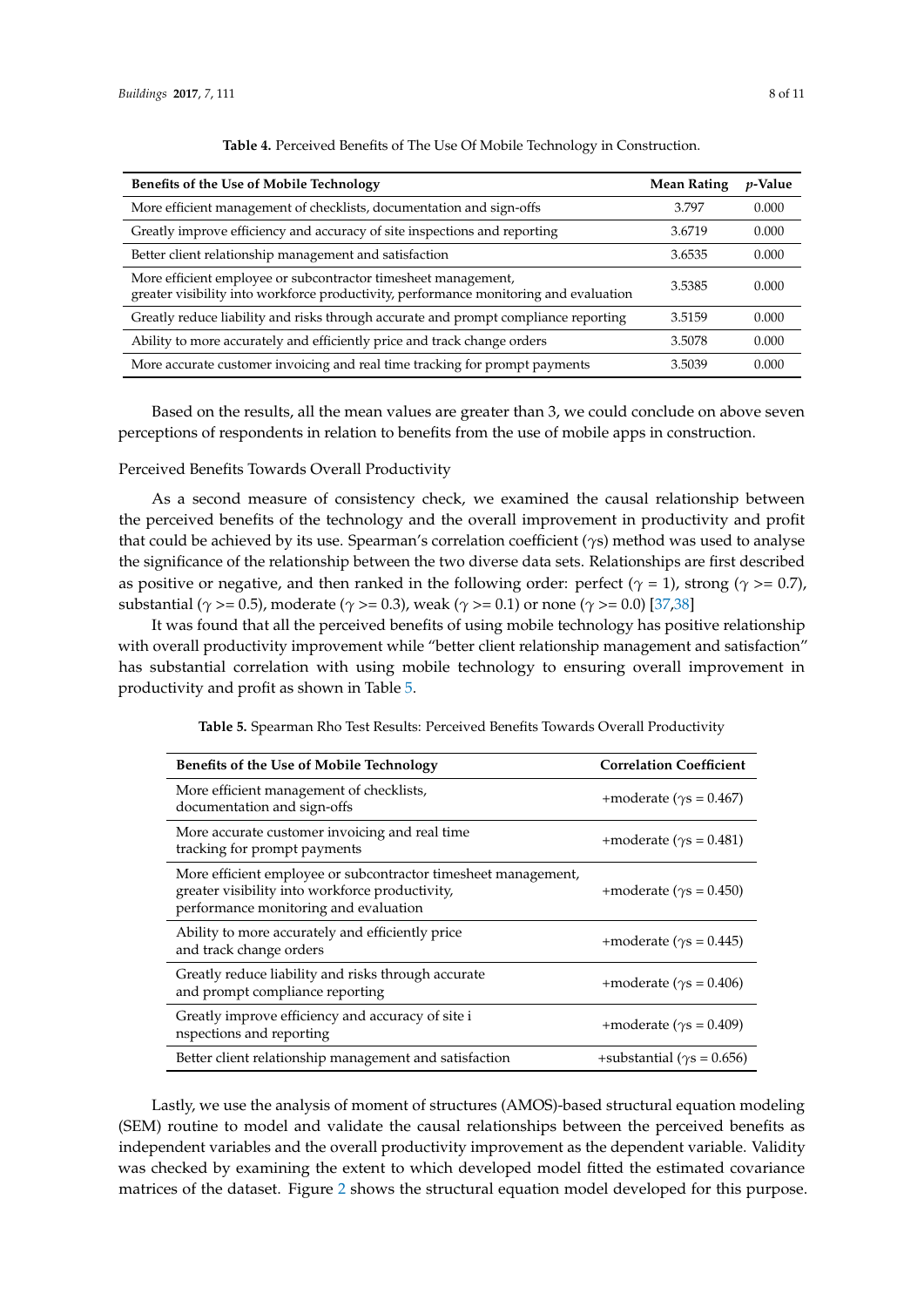Out of 7 benefits, only 4 benefits listed in Figure [2](#page-9-0) have *p*-value is less than 0.05. In the majority of statistical analysis, the *p*-value of 0.05 is used as the cut-off for significance. The significance is found in those 4 benefits. The other 3 benefits have *p*-values are larger than 0.05. Their significant do not exists. So they are removed from the model.

<span id="page-9-0"></span>

**Figure 2.** SEM of the Causal Relationships Between the Perceived Benefits of Apps and Overall Productivity Improvement

The output of the regression weights of the perceived benefits of the use of mobile app in Table [6](#page-9-1) showed that 'better client relationship management and satisfaction' is best predictor of the overall improvement in productivity and profit than other benefits.

| <b>Benefits</b>                                                                                                                                            | Estimate | S.E.  | C.R.     | <i>p</i> -Value |
|------------------------------------------------------------------------------------------------------------------------------------------------------------|----------|-------|----------|-----------------|
| More efficient management of checklists,<br>documentation and sign-offs                                                                                    | 0.304    | 0.061 | 4.946    | 0.000           |
| More accurate customer invoicing and real time<br>tracking for prompt payments                                                                             | $-0.022$ | 0.057 | $-0.380$ | 0.704           |
| More efficient employee or subcontractor timesheet management,<br>greater visibility into workforce productivity,<br>performance monitoring and evaluation | 0.179    | 0.054 | 3.329    | 0.000           |
| Better client relationship management and satisfaction                                                                                                     | 0.327    | 0.058 | 5.608    | 0.000           |
| Greatly reduce liability and risks through accurate and<br>prompt compliance reporting                                                                     | 0.019    | 0.060 | 0.309    | 0.757           |
| Ability to more accurately and efficiently price and<br>track change orders                                                                                | 0.030    | 0.060 | 0.501    | 0.616           |
| Greatly improve efficiency and accuracy of<br>site inspections and reporting                                                                               | 0.127    | 0.059 | 2.152    | 0.031           |

<span id="page-9-1"></span>**Table 6.** Regression Weights of Perceived Benefits of the Use of Apps Towards Overall Productivity.

#### **6. Conclusions**

This research has investigated smartphone use by construction professionals, perceived benefits, key areas of utilization by the construction professionals in New Zealand. Results showed that Apple's iOS and Google's Android currently dominate the smartphone market in the construction industry. Site photos, health & safety reporting and timekeeping are top three smartphone application areas utilized by CPs. Overall the New Zealand construction industry has a generally positive attitude towards adoption of smartphone apps. Results indicate all these benefits of using apps have positive relationship with improving overall improvement in productivity and profit in New Zealand construction industry. The benefit of "better client relationship management and satisfaction" has substantial correlation with overall productivity improvement and best predictor of the overall productivity improvement. Findings of the study could help to improve the uptake and full leveraging of mobile technology in the construction industry. This could in turn contribute to improving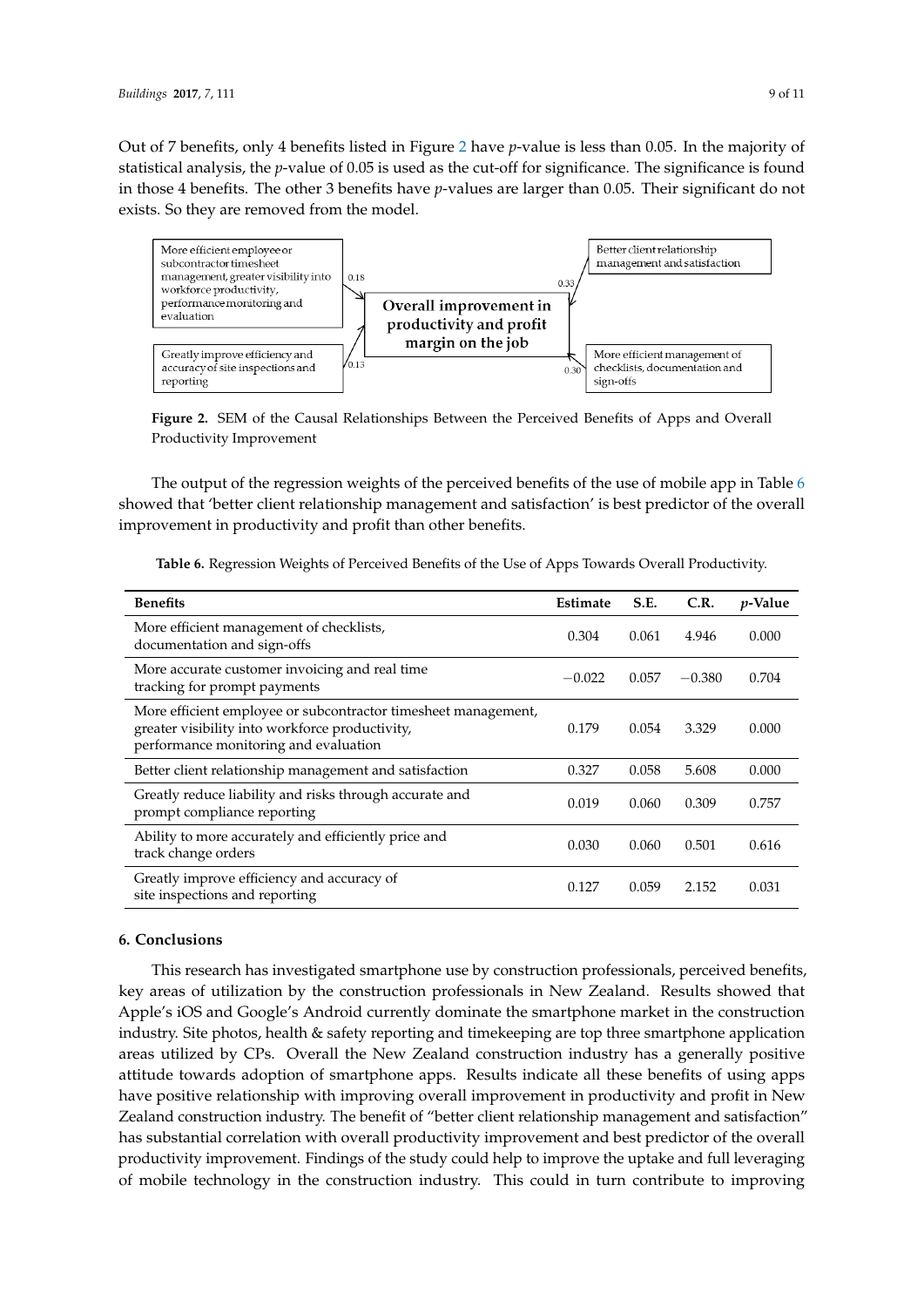the dwindling productivity trend in the industry and to achieving the national agenda of 20% productivity improvement by the year 2020 [\[39\]](#page-11-20). The research has implications for apps developers to gain better insights on the need application areas of construction professionals. This research is not without limitations. The views expressed are limited to a small percentage of the construction professionals, and hence cannot be generalized beyond the study scope. However, it provides a starting point for further research into the subject.

**Author Contributions:** Tong Liu is the primary researcher who conducted the study. Tong conducted interviews, identified relevant literature, designed the questionnaire, collected and statistically analysed the dataset, and wrote 80% of the paper. The other co-authors (Jasper Mbachu, Anuradha Mathrani, Beatrix Jones and Barry McDonald) assisted with the questionnaire design, statistical evaluation of the dataset and reviewing of the paper. The author list comprises academics in information technology, construction and statistics, who contributed as a team to highlight the key findings from this research.

**Conflicts of Interest:** The authors declare no conflict of interest.

## **References**

- <span id="page-10-0"></span>1. Peansupap, V. ; Walker, D. Factors affecting ICT diffusion: A case study of three large Australian construction contractors. *Eng. Constr. Archit. Manag.* **2005**, *12*, 21–37.
- <span id="page-10-12"></span>2. Pilat, D.; Lee, F.C. *Productivity Growth in ICT-Producing and ICT-Using Industries*; OECD iLibrary: Paris, France, 2001.
- <span id="page-10-1"></span>3. Walker, D.; Hampson, K. *Procurement Strategies: A Relationship-Based Approach*; John Wiley & Sons: New York, NY, USA, 2008.
- <span id="page-10-2"></span>4. Top 10+ Construction Apps for iPhone. Available online: [http://www.topapps.net/apple-ios/top](http://www.topapps.net/apple-ios/top-construction-apps-for-iphone.html/)[construction-apps-for-iphone.html/](http://www.topapps.net/apple-ios/top-construction-apps-for-iphone.html/) (accessed on 1 November 2016).
- <span id="page-10-3"></span>5. Yovino, J. 14 Construction Apps for 2014. Available online: [http://dailyreporter.com/2013/12/27/14](http://dailyreporter.com/2013/12/27/14-construction-apps-for-2014/) [construction-apps-for-2014/](http://dailyreporter.com/2013/12/27/14-construction-apps-for-2014/) (accessed on 1 November 2016).
- <span id="page-10-4"></span>6. Ministry of Business Innovation & Employment. *Construction in New Zealand*; Ministry of Business Innovation & Employment: Wellington, New Zealand, 2005.
- <span id="page-10-5"></span>7. Page, I.; Norman, D. *Measuring Construction Industry Productivity and Performance*; BRANZ: Judgeford, New Zealand, 2014.
- <span id="page-10-6"></span>8. Conway, P.; Meehan, L. *Productivity by the Numbers: The New Zealand Experience*; New Zealand Productivity Commission: Wellington, New Zealand, 2013.
- <span id="page-10-7"></span>9. Liou, F.-S.; Borcherding, J.D. Work sampling can predict unit rate productivity. *J. Constr. Eng. Manag.* **1986**, *112*, 90–103.
- <span id="page-10-8"></span>10. Bernolak, I. Effective measurement and successful elements of company productivity: The basis of competitiveness and world prosperity. *Int. J. Prod. Econ.* **1997**, *52*, 203–213.
- <span id="page-10-9"></span>11. Arditi, D. Construction productivity improvement. *J. Constr. Eng. Manag.* **1985**, *111*, 1–14.
- <span id="page-10-10"></span>12. International Data Corporation (IDC). Smartphone OS Market Share, 2017 Q1. Available online: [http:](http://www.idc.com/promo/smartphone-market-share/os) [//www.idc.com/promo/smartphone-market-share/os](http://www.idc.com/promo/smartphone-market-share/os) (accessed on 1 September 2017).
- <span id="page-10-11"></span>13. Bowden, S.; Dorr, A.; Thorpe, A.; Anumba, C.J.; Gooding, P. Making the case for mobile IT in construction. *Comput. Civ. Eng.* **2005**, 1–12. doi:10.1061/40794(179)46.
- <span id="page-10-13"></span>14. Ministry of Business Innovation & Employment. *Productivity Improvement from Value Stream Mapping: The NZ Small Builder—New House Segment*; Ministry of Business Innovation & Employment: Wellington, New Zealand, 2013.
- <span id="page-10-14"></span>15. Park, J.; Cho, Y.K.; Kim, K. Field construction management application through mobile BIM and location tracking technology. In Proceedings of the 33rd ISARC International Symposium on Automation and Robotics in Construction, Auburn, AL, USA, 18–21 July 2016.
- <span id="page-10-15"></span>16. Suermann, P.C.; Issa, R.R. Evaluating industry perceptions of building information modelling (BIM) impact on construction. *J. Inf. Technol. Constr.* **2009**, *14*, 574–594.
- <span id="page-10-16"></span>17. Chen, Y.; Kamara, J.M. A framework for using mobile computing for information management on construction sites. *Autom. Constr.* **2011**, *20*, 776–788.
- <span id="page-10-17"></span>18. Yang, S.W.; Choi, Y.; Lee, H.C. CAD data visualization on mobile devices using sequential constrained Delaunay triangulation. *Comput.-Aided Des.* **2009**, *41*, 375–384.